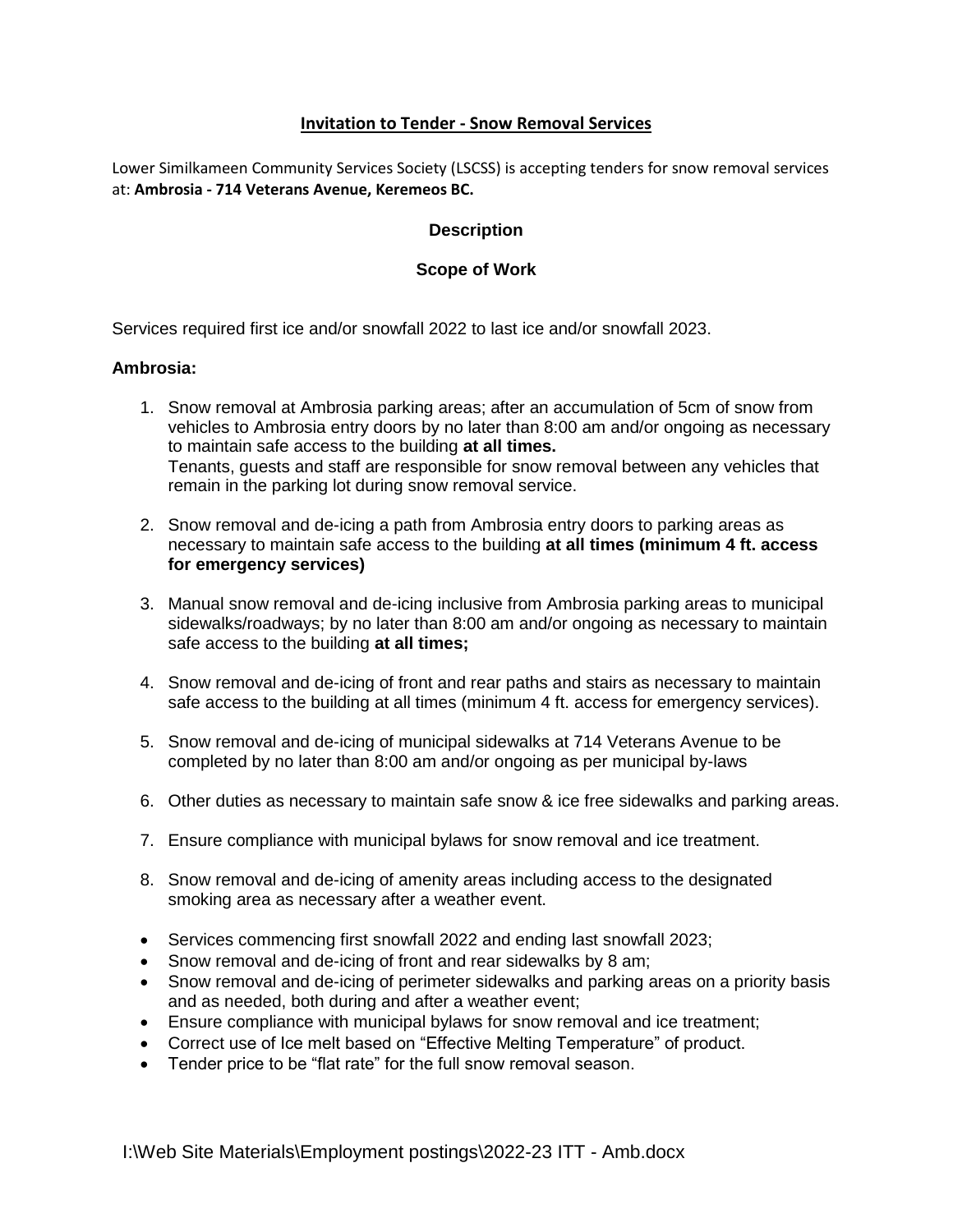### **Submissions must include:**

A list of equipment to be used for snow removal and sanding/salting; Proof of current WorkSafe BC or third party disability coverage; All applicable taxes shall be specified.

#### **Considerations:**

The successful candidate will be obliged to provide a signed certificate of General Liability Insurance for not less than \$2,000,000 showing LSCSS as an Additional Insured. The successful candidate will invoice LSCSS monthly for services.

### **Ambrosia is currently under construction. LSCSS recognize that scope of work and bid proposals may require adjustment prior to commencement of contract.**

LSCSS shall be entitled to, but not obligated, to terminate the contract awarded to a successful bidder if, in the absolute discretion of LSCSS, any of the following infractions occur:

- 1) Poor performance in snow removal or sanding/salting
- 2) Damage to or at the site which the successful bidder shall fail to remedy within 5 days of receiving written notice from LSCSS

3) Failure to respond to normal requests or emergencies for snow removal and sanding/salting

4) Failure to meet any of the obligations of a successful bidder as required by this request for Tenders.

#### **The lowest, or any tender, will not necessarily be accepted.**

### **This tender closes at 12:00 pm on Thursday June 30th, 2022. For an appointment to view the site please call 250 499 2352 ex: 122**

Send sealed tenders marked **"Confidential AMB – SR2022"** to:

| By mail:  | <b>Housing Coordinator</b>                                     |
|-----------|----------------------------------------------------------------|
|           | Lower Similkameen Community Services Society                   |
|           | 720 - 3rd Street, Keremeos, BC. VOX 1N3                        |
| By hand:  | 310 Veterans Avenue, Keremeos, BC. Between 8:00am and 12:00pm. |
| By email: | HousingCoord@LSCSS.com                                         |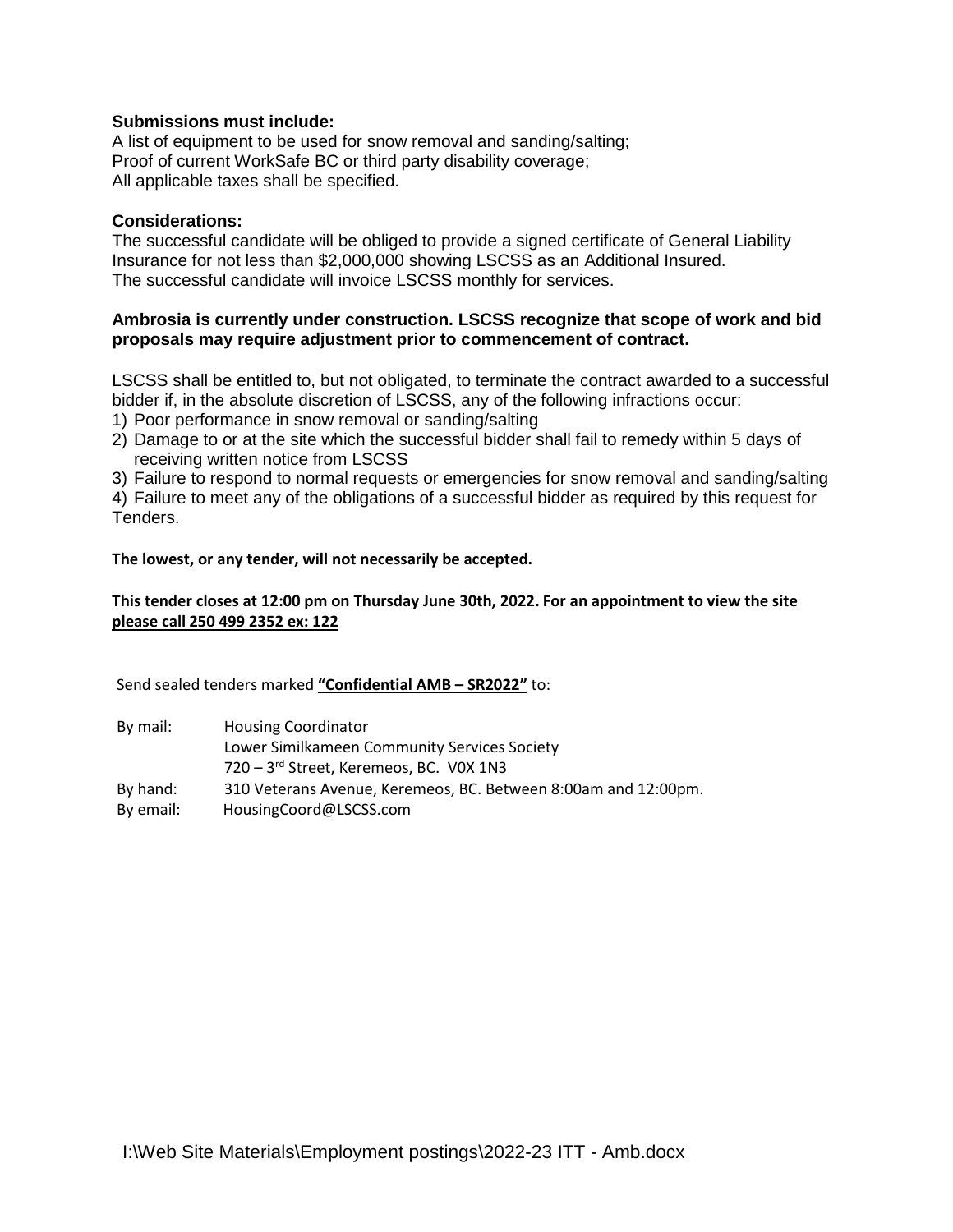# **Invitation to Tender - Snow Removal Services**

Eower similikancent community services society (ESCSS) is<br>accepting tenders for snow removal services at **Ambrosia** – Lower Similkameen Community Services Society (LSCSS) is **714 Veterans Avenue, Keremeos, BC.** 

#### **Description**

- Snow removal at Ambrosia rear parking area from vehicles to Ambrosia entry doors by no later than 8:00 am and/or ongoing as necessary to maintain safe access to the building **at all times.**
- Manual snow removal and de-icing inclusive from Ambrosia parking areas to municipal sidewalks/roadways; by no later than 8:00 am and/or ongoing as necessary to maintain safe access to the building **at all times;**
- Snow removal and de-icing of front and rear paths and stairs, as necessary to provide safe access to the building at all times.
- Snow removal and de-icing of municipal sidewalks at 714 Veterans Avenue to be completed by no later than 8:00 am and/or ongoing as per municipal by-laws
- Other duties as necessary to maintain safe snow & ice free sidewalks and parking areas.
- Ensure compliance with municipal bylaws for snow removal and ice treatment.
- Tender price to be "flat rate" for the full snow removal season.

#### **Submissions must include:**

A list of equipment to be used for snow removal and sanding/salting;

Proof of current WorkSafe BC or third party disability coverage;

All applicable taxes shall be specified.

#### **Considerations:**

The successful candidate will be obliged to provide a signed certificate of General Liability Insurance for not less than \$2,000,000 showing LSCSS as an Additional Insured. The successful candidate will invoice LSCSS monthly for services.

LSCSS shall be entitled, but not obligated, to terminate the contract awarded to a successful bidder if, in the absolute discretion of LSCSS, any of the following infractions occur:

- 1) Poor performance in snow removal or sanding/salting
- 2) Damage to or at the site which the successful bidder shall fail to remedy within 5 days of receiving written notice from LSCSS
- 3) Failure to respond to normal requests or emergencies For snow removal and sanding/salting
- 4) Failure to meet any of the obligations of a successful Bidder as required by this request for tenders

**The lowest, or any tender, will not necessarily be accepted.**

#### **Tender closes at 12:00 pm on Thursday June 30th 2022. For an appointment to view the site please call 250 499 2352 ex: 122**

Send sealed tenders marked **"Confidential AMB– SR2022** to: **Lower Similkameen Community Services Society** By mail: Housing Coordinator 720 – 3 rd Street, Keremeos BC V0X 1N3 By hand: 310 Veterans Avenue, Keremeos, BC . Office hours: 8:00 am to 12:00 pm. By email: HousingCoord@LSCSS.com